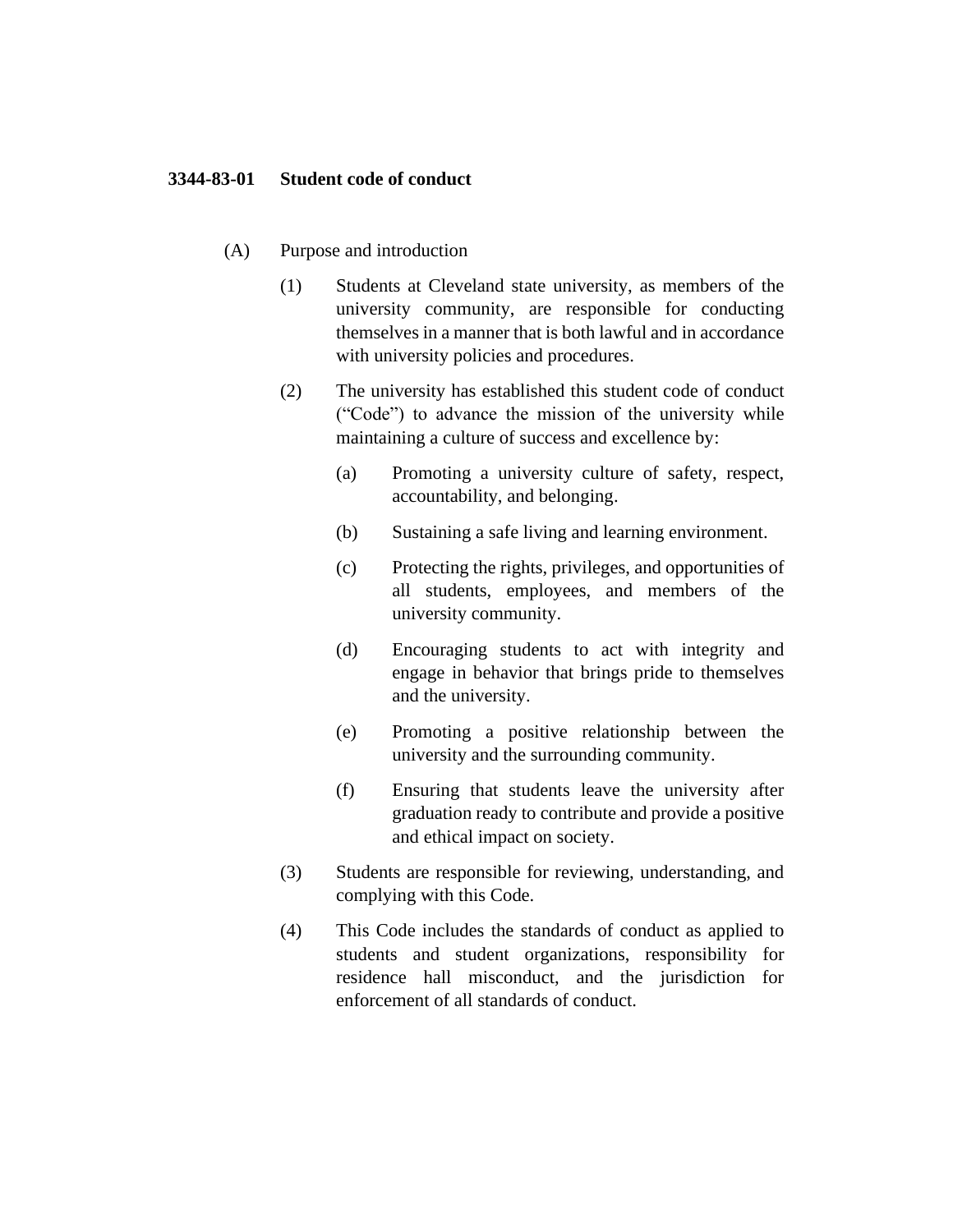- (5) The vice president of campus engagement, diversity, equity, and inclusion (VP) and the assistant vice president for campus engagement and dean of students (DOS) maintains responsibility and authority for this code of conduct and all related processes. The VP and DOS may designate authority and responsibility related to the Code to university offices and officials.
- (6) Allegations of violations of the standards of conduct are investigated and resolved through the resolution processes set forth by the division of campus engagement, diversity, equity, and inclusion of whether reported behavior violates a standard of conduct, a university staff member may engage students in conversation to promote development and decision-making.
- (B) Jurisdiction
	- (1) University controlled property: This Code applies to the conduct of a student that occurs on university-controlled property. This includes all campuses and property owned or controlled by the university.
	- (2) Non-university-controlled property: The university has the discretion to discipline a student for conduct in violation of this Code if the student's conduct adversely impacts the interests of the university, including but not limited to, when the conduct:
		- (a) Occurs during or in connection with a university sponsored or affiliated activity: or
		- (b) Is prohibited by local, state, or federal law; or
		- (c) Involves another member of the university community; or
		- (d) Threatens or may pose a threat to the health or safety of another person or a person's property,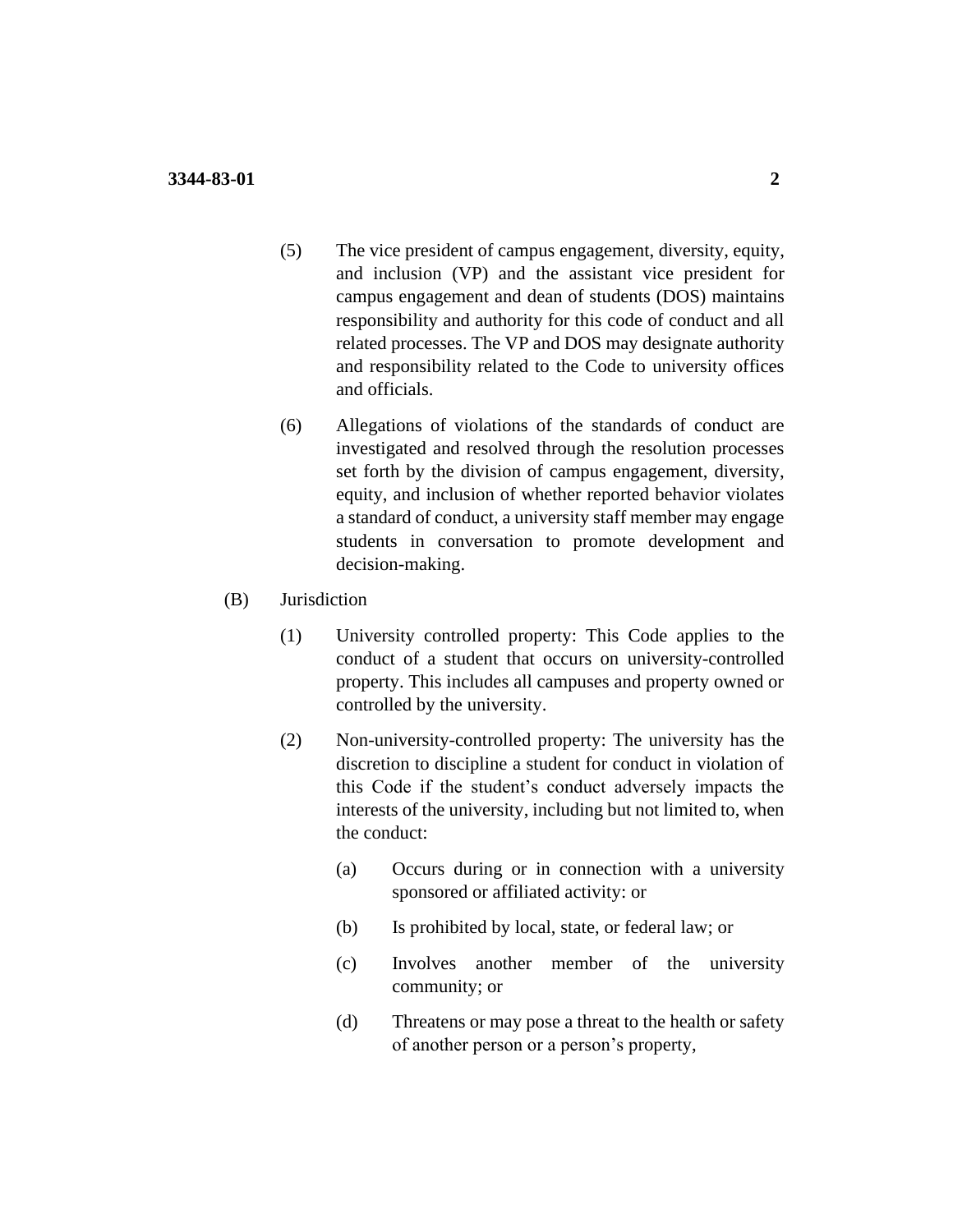including without limitation to, arson, battery, assault, fraud, hazing, sexual assault or misconduct, stalking, or theft.

- (3) Responsibility for conduct:
	- (a) Each student is responsible for their conduct, and held accountable under this Code, from the time of application for admission through the awarding of a degree, even if the conduct occurs before classes begin or after classes end, as well as during the academic year and periods between terms of actual enrollment. This also includes when conduct occurs during this period but is not discovered until after a student has received their degree.
	- (b) If a student voluntarily withdraws from the university during the pendency of the student conduct process, the university retains the right to investigate and resolve the allegations made against the student. A university hold may be placed on the student after their withdrawal.
- (4) Responsibility for residence hall conduct:
	- (a) In addition to this Code, students residing on campus in the residence halls, are held to the policies and expectations set forth in the residence hall policies and procedures handbook. Minor violations may be handled by the executive director of residence life and housing operations or their designee and adjudicated using the residence hall procedures.
	- (b) Major violations shall be immediately reported to the DOS or designee and may be resolved using this Code and student conduct procedure Repeated violations will also be reported to the DOS or designee and may be resolved using this Code and student conduct process.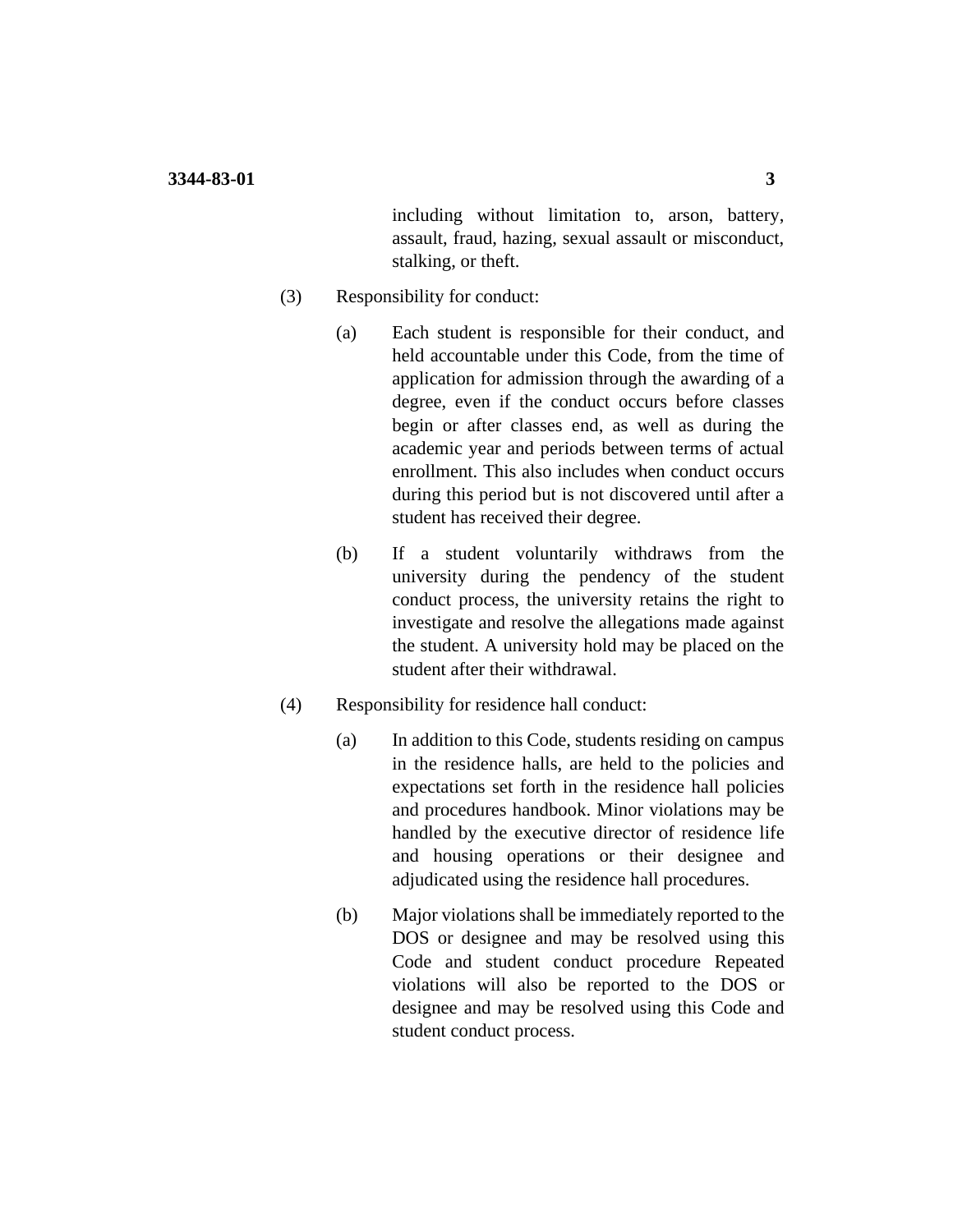- (5) Responsibility for student organization conduct: A student organization may be found responsible for a violation of this Code if the conduct is fairly attributable to the student organization. Whether the conduct is fairly attributable to the student organization will be determined by the DOS or designee based on the following considerations:
	- (a) Whether the misconduct was endorsed by one or more officers of the student organization. The misconduct will be considered endorsed by one or more of the officers if it is determined that they had prior knowledge that the misconduct was reasonably likely to occur and failed to take reasonable preventative or corrective action; failed to attempt to stop known misconduct while it was occurring, and/or helped to plan promote, or carry out the misconduct.
	- (b) Whether the misconduct occurred in connection with an activity:
		- (1) Financed by the student organization and/or one or more members or alumni of the student organization who contributed personal funds in lieu of organizational funds; or
		- (2) Related to initiation into, admission into, affiliation with, or as a condition for continued membership in the student organization; or
		- (3) Advertised, promoted, or publicized in such a way that a reasonable person viewing or hearing the advertisement, promotion, or publication would believe that the activity was affiliated with the student organization.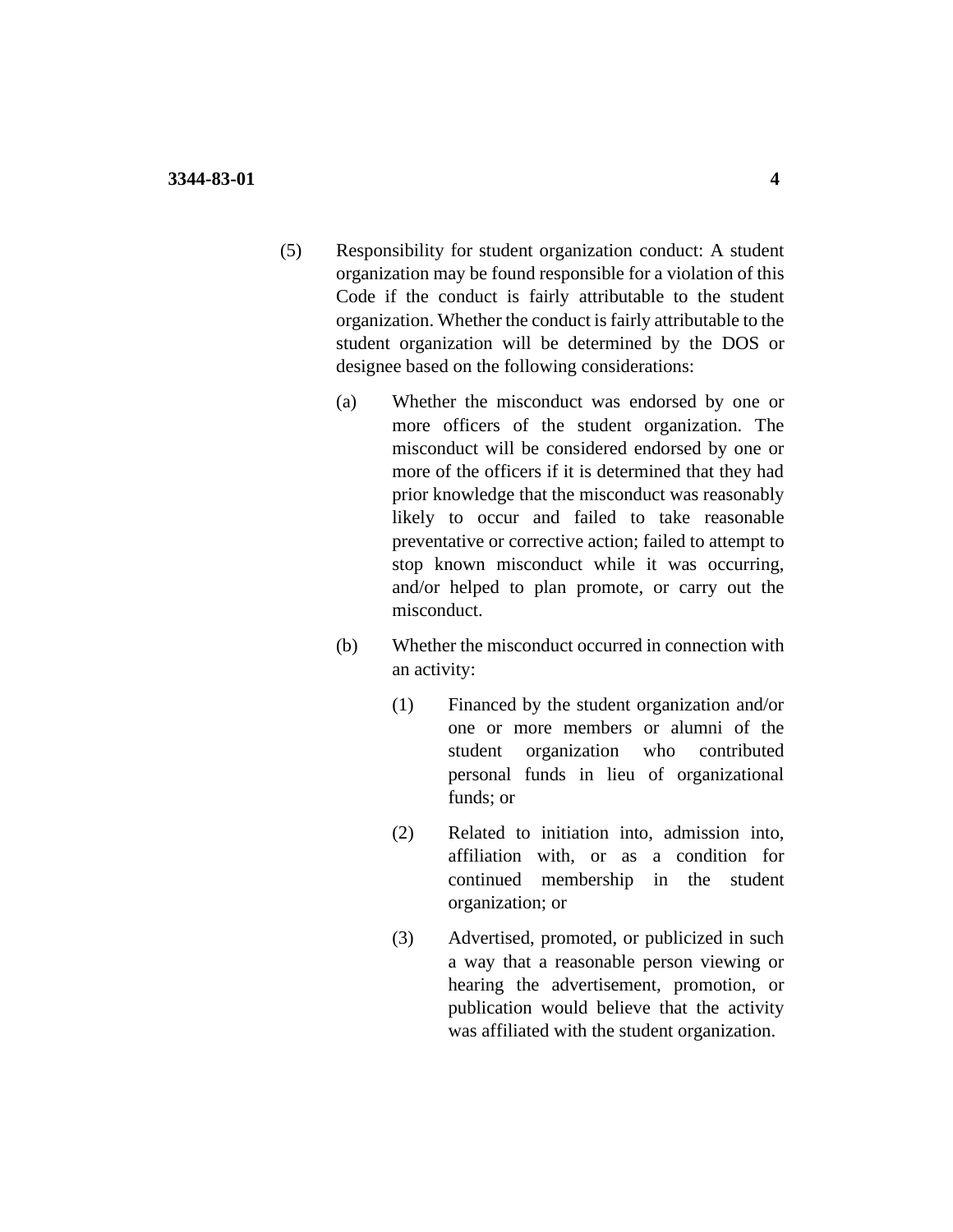- (c) Whether the misconduct occurred on property owned, controlled, rented, leased, and/or used by the student organization and/or any of its members/alumni acting on the student organization's behalf.
- (d) Whether a member of the student organization attempted to conceal the activity connected with the misconduct or conceal the misconduct.
- (C) Relationship between this Code and laws/other university policies
	- (1) This Code and criminal law:
		- (a) Alleged violations of the standards of conduct may be instituted against a student whose conduct potentially violates both the standards of this Conduct and the criminal law. The alleged violations of this Code shall be investigated and resolved with regard to the pending status of criminal charges or civil litigation. At the discretion of the DOS, the investigation and resolution of the alleged conduct matter may be carried out prior to, simultaneously with, or following criminal proceedings. Students may not challenge any aspect of the Code or conduct process on the grounds that criminal charges or civil litigation are pending, have been terminated, dismissed, reduced, or have not yet been adjudicated.
		- (b) The university will cooperate with law enforcement and other government agencies in the enforcement of criminal law on university owned or controlled property and with the conditions imposed by courts for students who have violated criminal law.
	- (2) Other university policies: Conflicts related to student discipline between this Code and other university policies shall be controlled by this Code unless otherwise stated.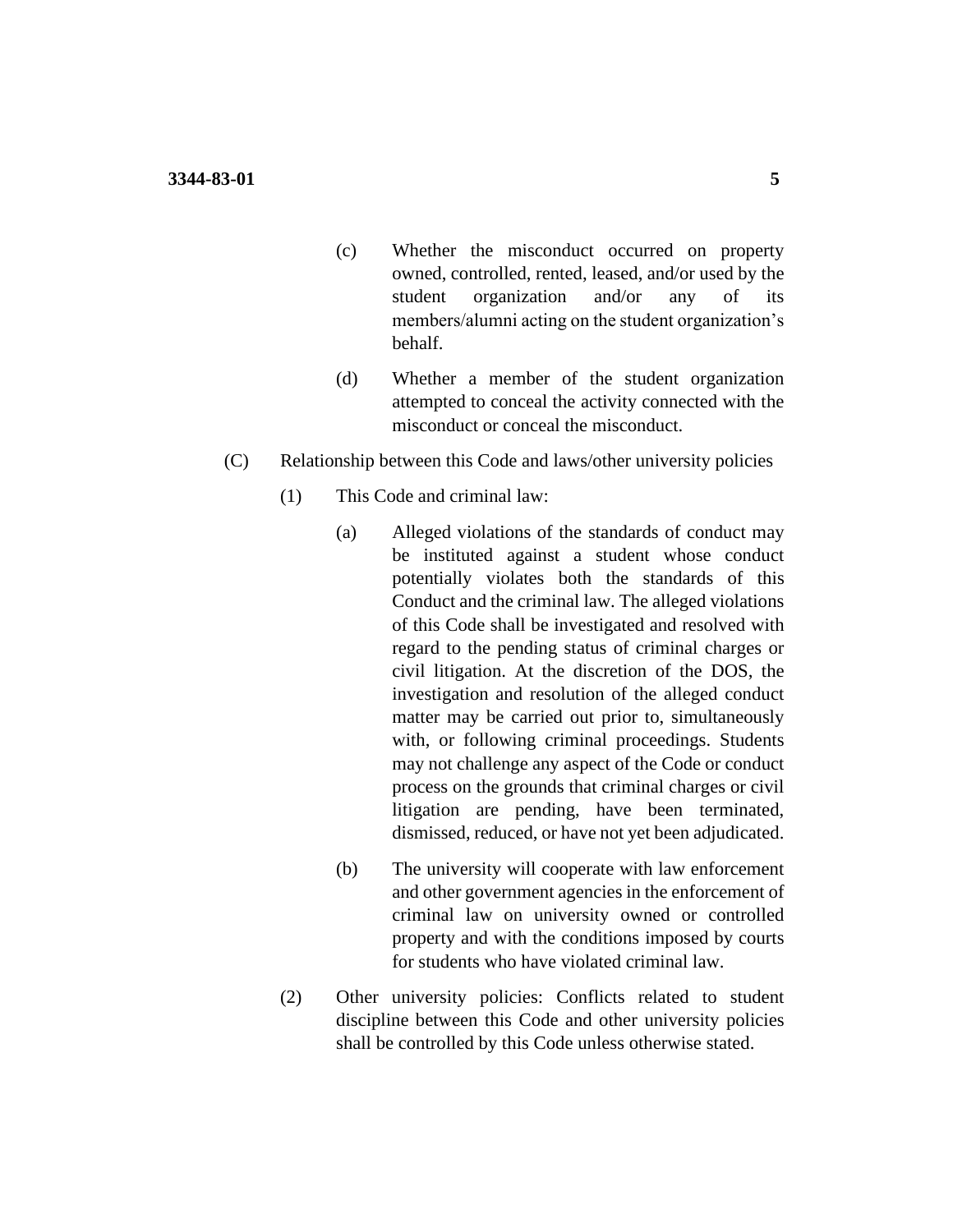Examples include, but are not limited to specific College's Professional Standards or Codes of Ethics

- (D) Standards of conduct: The commission of or attempting to commit a violation of a standard of conduct or being an accessory to the commission of an act or attempted act shall be considered a violation of the standard of conduct.
	- (1) Disruption: Interrupting or disrupting an authorized university function or academic activity that impedes the normal continuation of that activity; or interfering with the freedom of movement of any member of the university community, guest, or visitor of the university or impeding or interfering with the rights of any person to enter, use or leave any university facility, or authorized university function or impeding or interfering with the ability of any university official to perform normal functions and duties.
	- (2) Harm to others: Causing physical harm to any person; endangering the health, safety, or welfare of any person; engaging in conduct that causes a reasonable person to fear harm to their health, safety, or welfare; or making an oral or written statement that an objectively reasonable person hearing or reading the statement would interpret as a serious expression or threat of an intent to commit an act of violence to a particular individual or group of individuals.
	- (3) Discrimination: Conduct that is based upon an individual's status within a protected class under federal, local, or state law, that has the purpose or effect of unreasonably interfering with an individual's employment, educational access or educational performance or creates an intimidating, hostile, offensive, or abusive environment for that individual's employment, education, living environment, or participation in a University activity.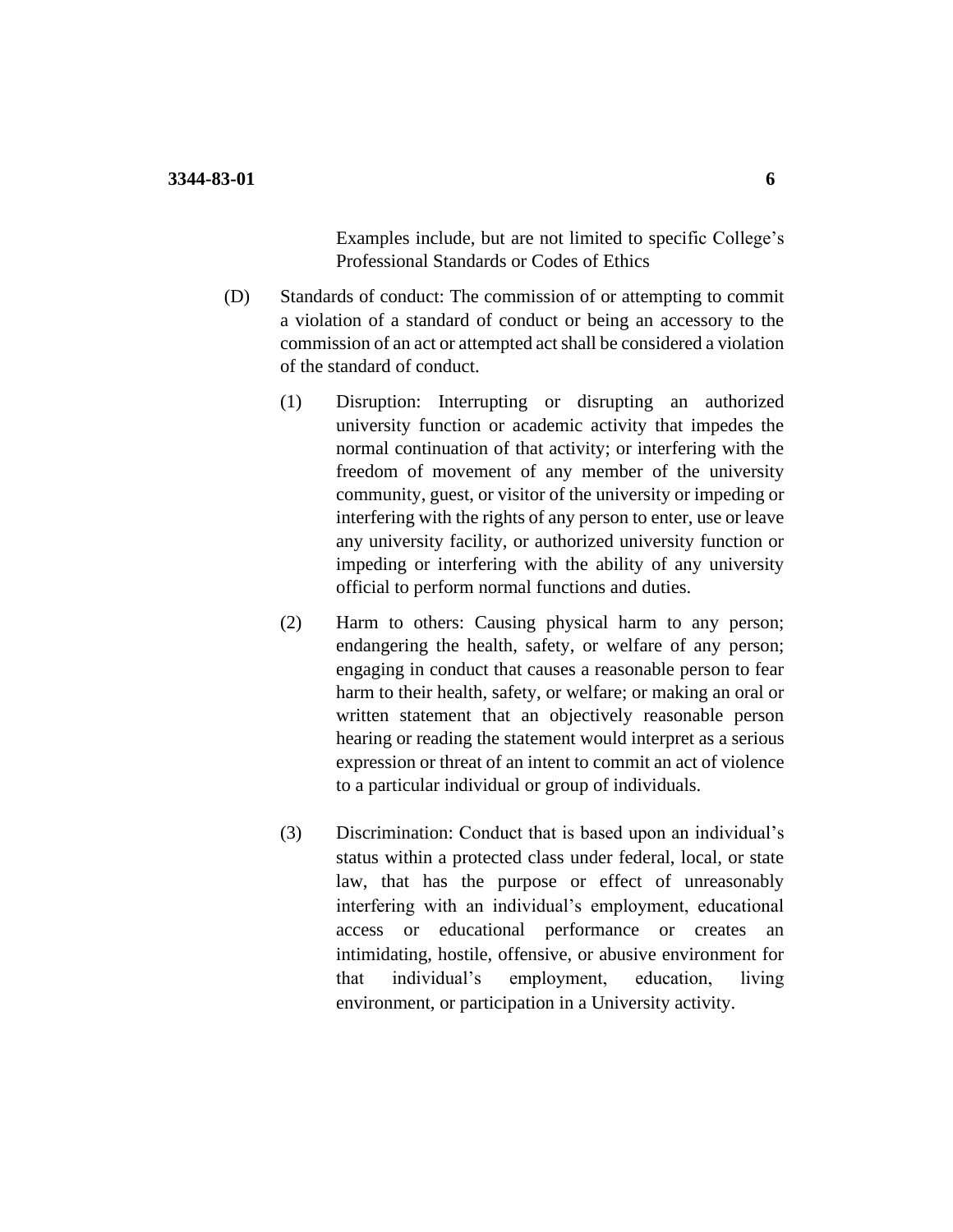## **3344-83-01 7**

- (4) Harassment: Unwelcome verbal, non-verbal, graphic, physical, electronic or other conduct that subjects an individual to an intimidating, hostile or offensive educational or employment environment, is based on one or more of the characteristics listed above, and which:
	- (a) Denigrates, insults, ridicules, disparages or stereotypes an individual or an individual's conduct, family, friends, habits or lifestyle; and
	- (b) Is sufficiently severe, pervasive and objectively offensive that it effectively denies the individual's equal access to the university's resources and opportunities.
- (5) Sexual misconduct is reported, investigated, and adjudicated under the office of institutional equity and relevant policies and procedures [https://www.csuohio.edu/institutional](https://www.csuohio.edu/institutional-equity/institutional-equity)[equity/institutional-equity](https://www.csuohio.edu/institutional-equity/institutional-equity)
- (6) Hazing: Intentionally, knowingly, or recklessly, for the purposes of initiating, admitting, or affiliating a student into or with an organization, or for the purpose of continuing or enhancing a student's membership or status in an organization, causing, coercing or forcing a student to do any of the following, regardless of whether such conduct occurs on or off campus:
	- (a) Violate federal or state criminal law.
	- (b) Consume any food, liquid, alcoholic liquid, drug or other substance, which subjects the student to a risk of emotional or physical harm.
	- (c) Endure brutality of a physical nature, including whipping, beating, branding, calisthenics or exposure to the elements.
	- (d) Endure brutality of a mental nature, including actively adversely affecting the mental health or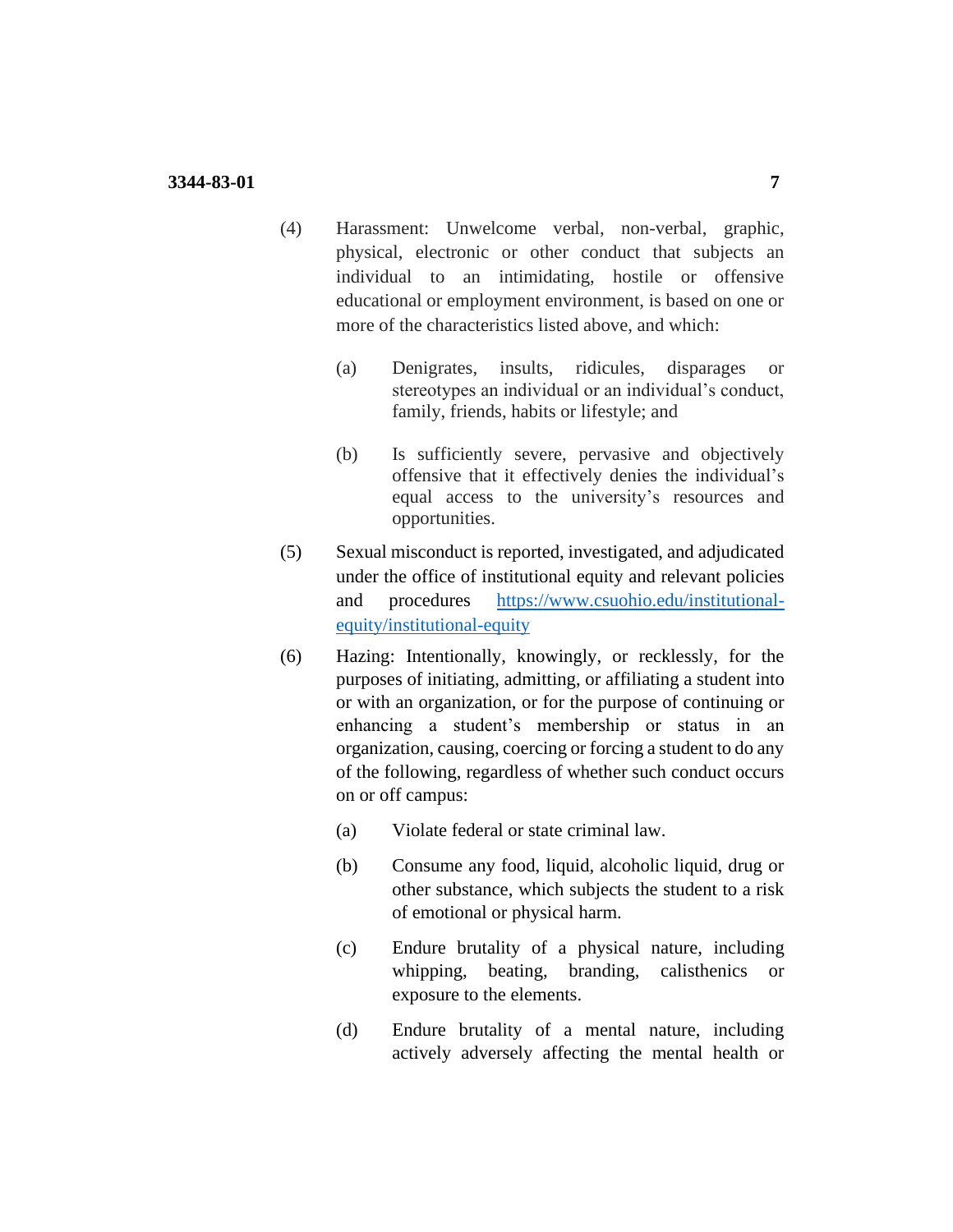dignity of the individual, sleep deprivation, exclusion from social contact or conduct that could result in extreme embarrassment.

- (e) Endure brutality of a sexual nature.
- (f) Endure any other activity that creates a reasonable likelihood of bodily injury to the student. It shall not be a defense to a charge of hazing that the student consented to the conduct in question.
- Refer to the Anti-Hazing policy for additional information [https://www.csuohio.edu/sites/default/files/3344-2-](https://www.csuohio.edu/sites/default/files/3344-2-08_Anti-hazing_policy_policy_register.pdf) [08\\_Anti-hazing\\_policy\\_policy\\_register.pdf](https://www.csuohio.edu/sites/default/files/3344-2-08_Anti-hazing_policy_policy_register.pdf)
- (7) Unauthorized Use
	- (a) Buildings: Unauthorized entry with or without force into any university building or university facility or failure to vacate university facilities at the closing hours or at the request of a university official, unless prior approval is obtained to remain on the premises.
	- (b) Records: Gaining or attempting to gain unauthorized access to university records, including but not limited to, paper records, computer files or systems.
	- (c) Computers: Gaining use or attempting to gain use of university computers without proper authorization, including but not limited to, unauthorized: (1) Use of computer and/or data processing equipment; (2) Access to computer systems; (3) Possession of computer software or data; (4) Copying or use of computer software or data; (5) Use of computer accounts; or (6) Use of computer-related equipment.
	- (d) Name or logo: Use of the university's name without the express authorization of the university except to identify institutional affiliation in the authorized manner. University approval or disapproval of any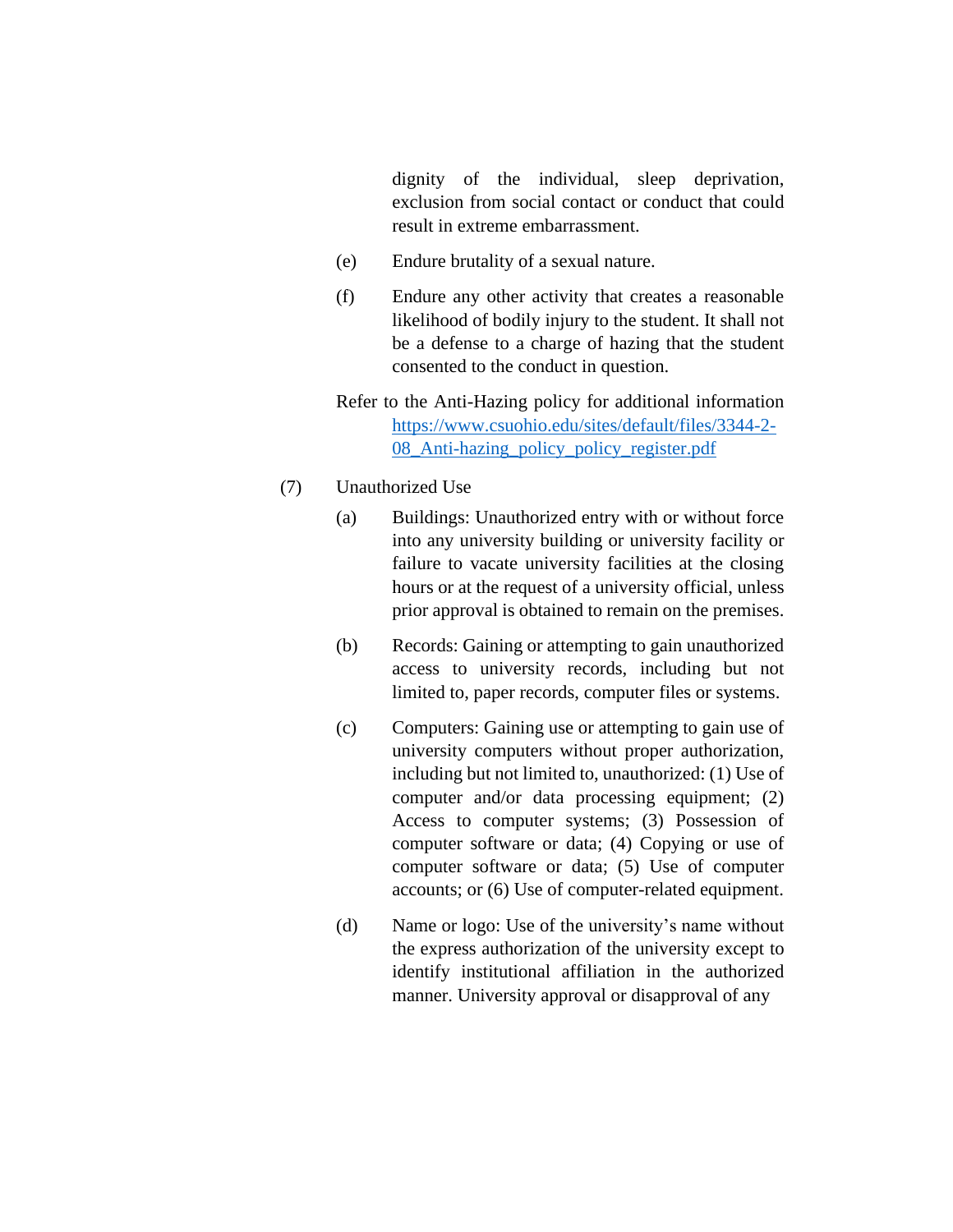political or social issue may not be stated or implied by any organization; or use of official letterhead stationery, envelopes, logo or seal as part of any publication, correspondence or other printed material without prior submission of the material to, and written permission received from, the appropriate university official(s).

- (8) Safety hazard
	- (a) Fire: Any act of arson; falsely reporting a fire, the presence of an explosive or incendiary device, or other emergency; setting off a false fire alarm; or tampering with, removing, or damaging fire alarms, fire extinguishers or any other safety or emergency equipment from its proper location except when removed in a situation in which there is a reasonable belief of the need for such equipment.
	- (b) Other: Any act that creates a safety hazard to others on campus.
- (9) False information: Providing false information to a university official, at a university hearing, or the false reporting of an emergency or violation of this Code; or without proper authorization, reproducing, copying, forging, tampering, altering, falsifying, misusing, or attempting to do the foregoing to any record, document, or identification.
- (10) Drugs and paraphernalia: Using, manufacturing, possessing, distributing, selling, dispensing, or being under the influence of drugs, if prohibited by federal, state, or local law; using, manufacturing, possessing, distributing, or selling drug paraphernalia, if prohibited by federal, state, or local law; using or possessing a prescription drug if the prescription was not issued to the student; or distributing or selling a prescription drug to a person to whom the prescription was not originally issued.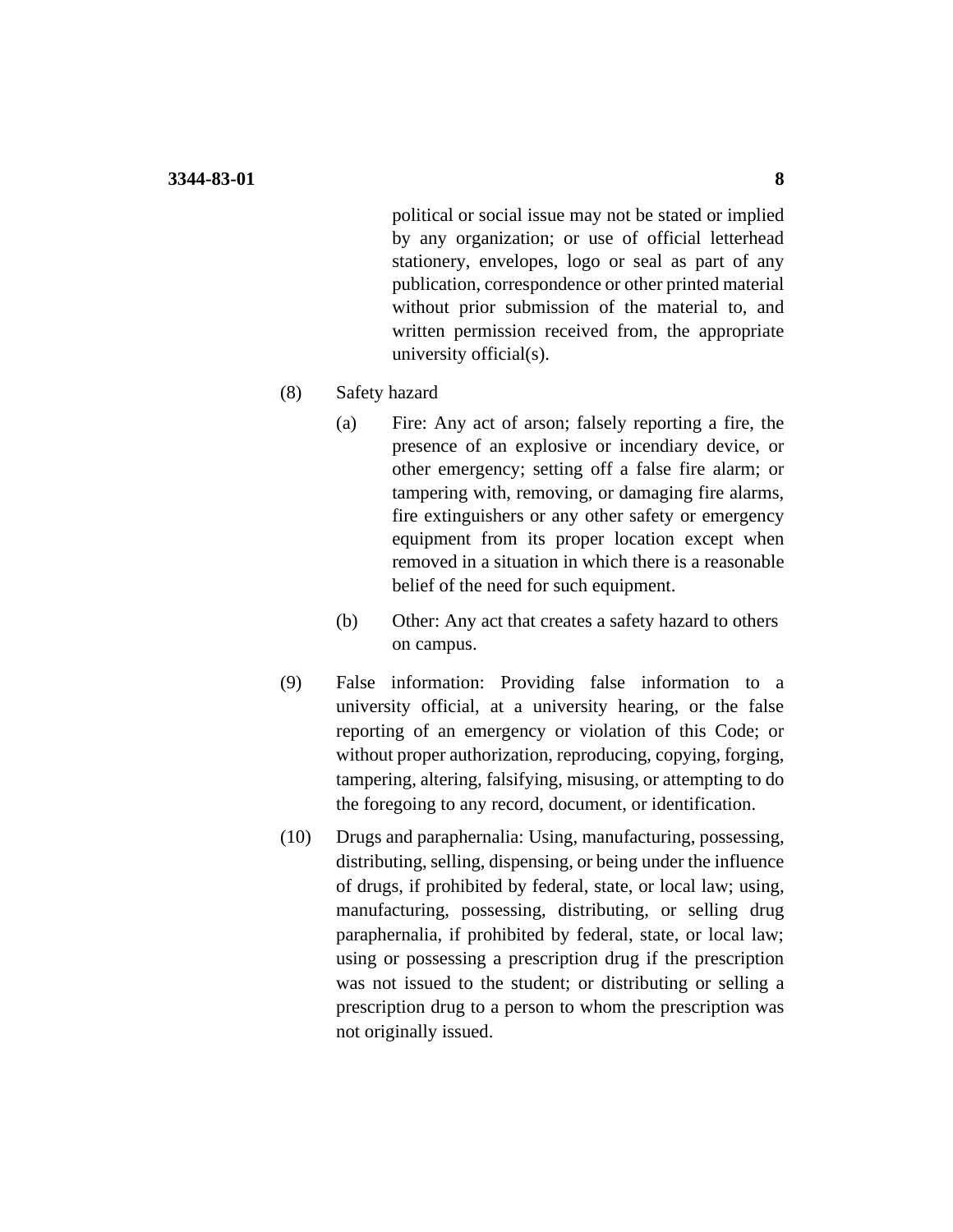- (11) Alcohol: Knowingly possessing, keeping, consuming, allowing to consume, serving, purchasing, selling, making available to another person or directly providing funding for alcoholic beverages in violation of state or local statutes, ordinances, laws, rules and regulations university rules and regulations.
- (12) Weapons: Unauthorized possession or use of any type of firearm, explosive, taser or stun gun, switch blade, knife or sword longer than 2" (besides kitchen knives), or other weapon, or firework. "Weapon" refers to any and all items as defined in the definitions section of the Code procedures.
- (13) Misuse
	- (a) Keys/access cards: Possessing, using, or duplicating university keys, university access cards, or university identification cards without authorization from the university.
	- (b) Identification: Refusing to present identification when requested by a university police officer or other university official who identifies her/himself; using or attempting to use any means of identification or other document or card not rightfully issued to the individual; or altering, tampering with or misusing a university identification card or other universityissued means of identification.
- (14) Privacy: Invasion of another person's privacy when that person has a reasonable expectation of privacy including, without limitation, using electronic or other means to make a video or photographic record of any person in a location in which the person has a reasonable expectation of privacy, without the person's knowledge or consent. This includes, but is not limited to, making a video or photographic record of a person in showers, locker rooms, or restrooms. The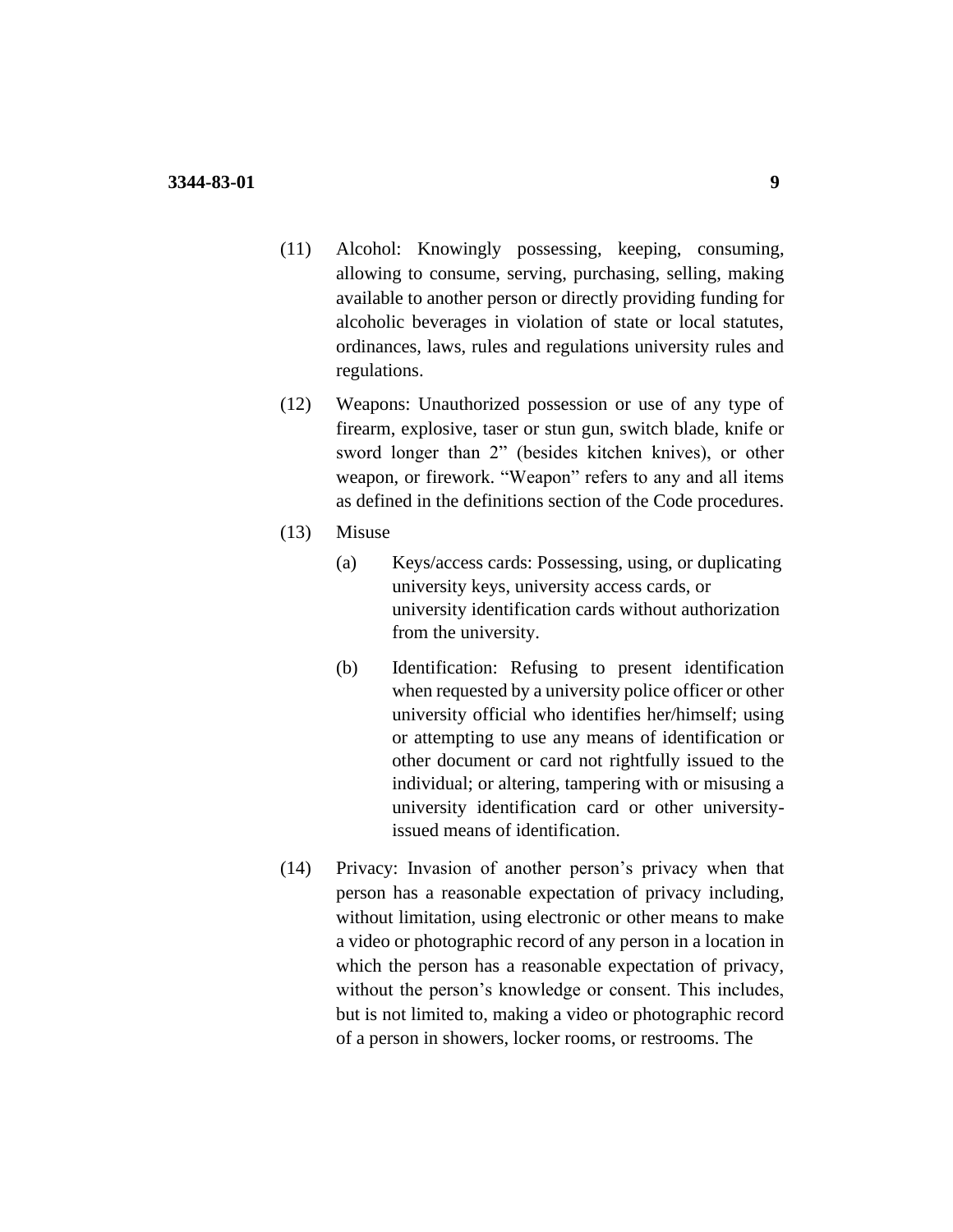storing, sharing, and/or distributing of such nonconsensual recordings by any means is also prohibited.

- (15) Failure to respond or comply: Failing to respond to a request to report to a university administrative office; failing to comply with a lawful directive of a university employee or other public official acting within the scope of their duties.
- (16) Policy or procedure: Violating a university policy or procedure including, without limitation to, university policies or procedures relating to facilities' use, smoking, the acceptable use of information technology resources, research misconduct, finder's fees relating to clinical investigations involving human subjects or access to university data or materials, university libraries, dining services, parking or transportation, posting or distribution of materials, university identification card use, residence halls, and registered student organizations.
- (17) Indecent conduct: Engaging in lewd, indecent, or obscene conduct, including, without limitation to, public exposure of one's sexual organs, public urinating, and public sexual acts.
- (18) Violation of interim actions or disciplinary sanctions: Violating the terms of a no-contact directive, an interim restriction, a disciplinary sanction, or a condition of reenrollment imposed by the university.
- (19) Violation of law: Committing an act that is prohibited by local, state, or federal law.
- (20) Retaliation: The university encourages reporting any activity constituting a violation of policy, law, rules, or regulations, or mismanagement, gross waste of funds, abuse of authority or a substantial and specific danger to public health and safety without fear of retaliation. In compliance with federal and state law (Ohio Revised Code (ORC) §4113.52), this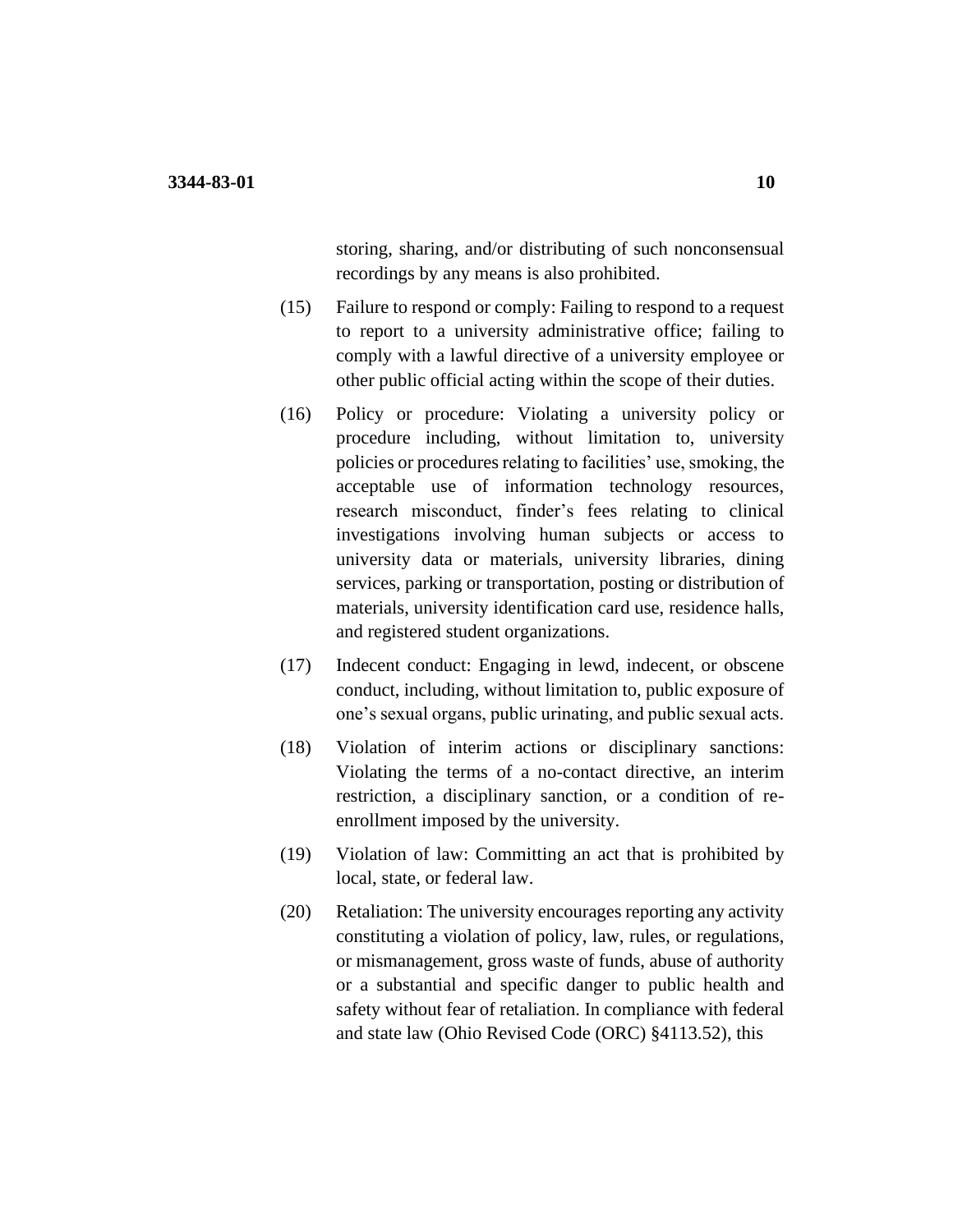protects individuals from interference when making protected disclosures, and for refusing to take part in any activity that is illegal or in violation of any CSU policies. This also protects individuals against retaliation for filing or encouraging another to file a complaint or report of violations or for participating in an investigation into such reported behavior and activity. Retaliation includes disciplinary or adverse action taken against an individual because they have made a protected disclosure or has participated in an investigation, proceeding, or hearing involving a protected disclosure. Individuals are protected from disciplinary action or other retaliation as a result of disclosing wrongful conduct. Individuals who self-report their own misconduct are not afforded protection by this policy.

- (E) Medical amnesty/good samaritan policy: Per policy 3344-84-01, students who seek medical assistance for themselves (medical amnesty) or another student (good samaritan) due to intoxication of alcohol and/or other drugs will not typically be referred to the university student code of conduct review process related to alcohol and other drugs. However, this policy does not exempt students from referral to the university student code of conduct when reports of other policy violations accompany the alcohol and other drug report. For example, if it is reported a student engaged in destruction of property, fire safety violation, or physical harm to another person, etc. Full policy found: [https://www.csuohio.edu/sites/default/files/3344-84-](https://www.csuohio.edu/sites/default/files/3344-84-01_Medical_amnesty_good_samaritan_policy_pfc.pdf) [01\\_Medical\\_amnesty\\_good\\_samaritan\\_policy\\_pfc.pdf](https://www.csuohio.edu/sites/default/files/3344-84-01_Medical_amnesty_good_samaritan_policy_pfc.pdf)
- (F) Maintenance and expungement of student disciplinary records: The university maintains student disciplinary records separately from academic records. Find additional information here: <https://www.csuohio.edu/records-retention/records-retention>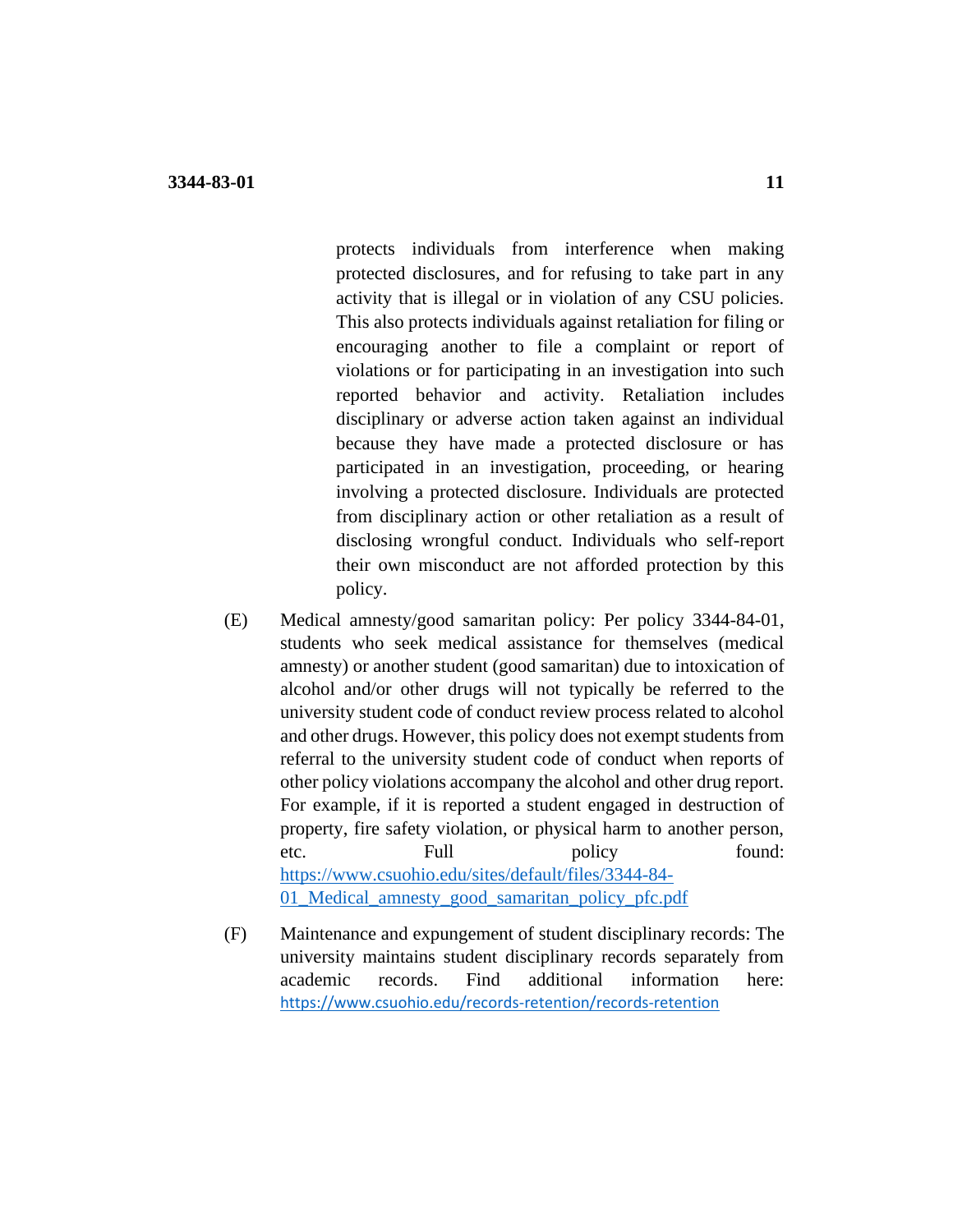- (1) Enrolled student: Disciplinary records of an enrolled student will only be disclosed to university officials with a legitimate need to know or students who request to inspect their disciplinary records. Otherwise, disciplinary records will only be disclosed in accordance with state or federal law.
- (2) Enrolled or no longer enrolled student applying for postgraduate employment or additional education: While a student is still enrolled but applying for employment or additional education, the university will only disclose disciplinary records to individuals outside of the university with the student's consent and if one of the following sanctions was imposed on the student while the student was enrolled:
	- (a) suspension; or
	- (b) expulsion; or
	- (c) withholding of a degree;

otherwise, disciplinary records will only be disclosed in accordance with state or federal law.

- (3) Expungement of student records: The university permanently maintains disciplinary records for students if one or more of the following sanctions was imposed on the student while the student was enrolled:
	- (a) suspension; and/or
	- (b) expulsion: and/or
	- (c) withholding of a degree.

The disciplinary records for all other students are expunged seven years after graduation or last known enrollment, or if prohibited by law.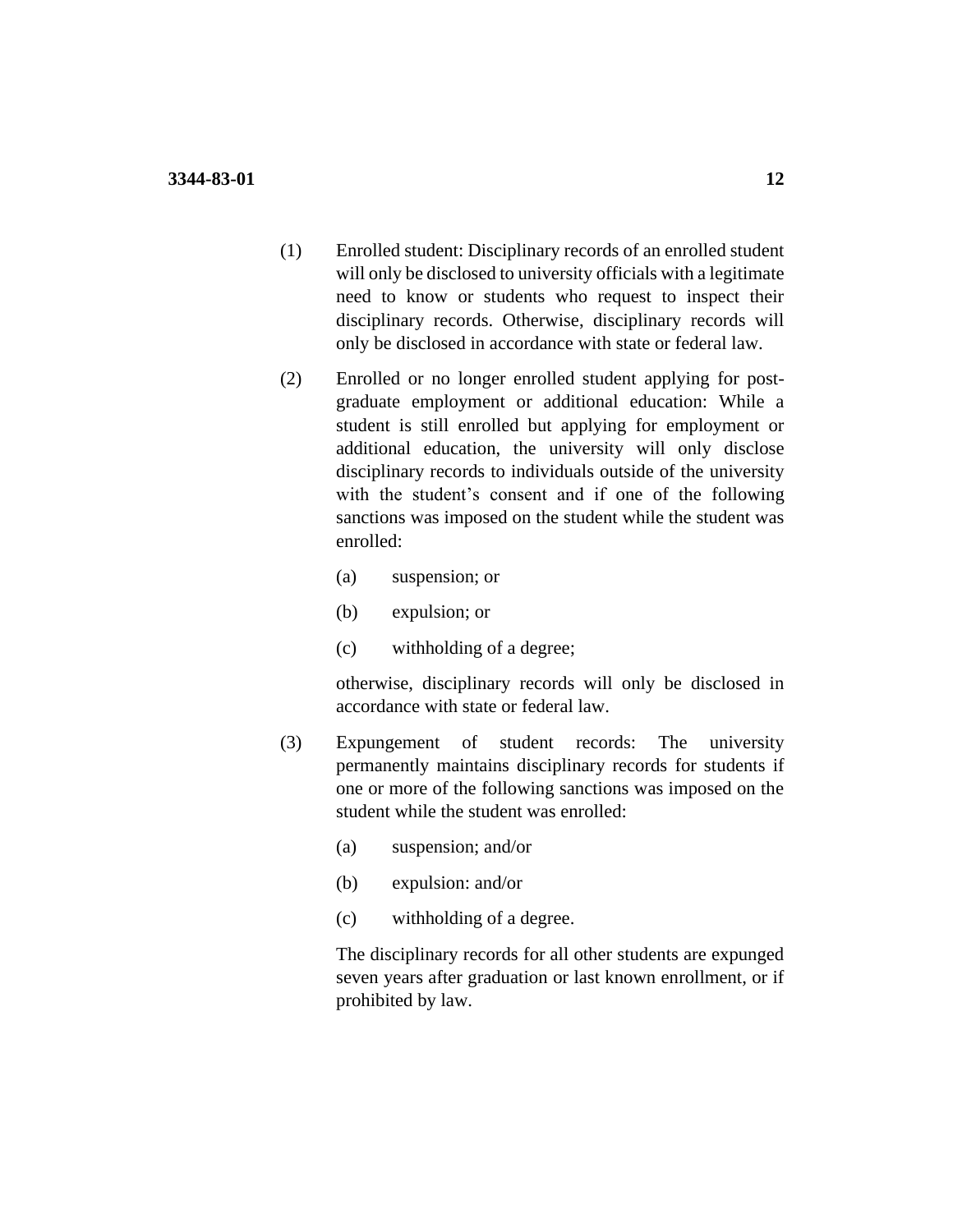- (G) Sanctions
	- (1) Reprimand: a written notice to a student that informs them they have violated a standard of conduct. The warning informs the student that the misconduct must cease and/or not reoccur, and that further misconduct will likely result in more severe sanctions.
	- (2) Developmental and educational requirements: Educational and developmental requirements are designed to educate the student about why the conduct was inappropriate. Examples of such activities include, without limitation, offering a formal apology (in writing and/or in person); attending an educational class, training, or workshop; giving or attending a presentation; preparing and submitting a research project or paper on a designated topic; or offering a written reflection responding to a prompt given by the conduct officer or conduct board. The student may be held responsible for the payment of reasonable expenses relating to the educational activity.
	- (3) Parent/guardian notification: The conduct officer will notify the parent(s)/guardian(s) of a student under the age of twenty-one who has been found responsible for an alcohol or drug violation of the Code. Parent(s)/guardian(s) shall be notified by regular and certified mail at the student's permanent address on file in the registrar's office.
	- (4) Restitution: Restitution is compensation for loss, damage, and/or injury incurred as a result of the student's conduct. Compensation may take the form of money, service, and/or material replacement. Restitution may be required to be made to the university, a specific individual, or a specific organization.
	- (5) Loss or restriction of privileges: Specified student privileges are lost or restricted. Such privileges include, without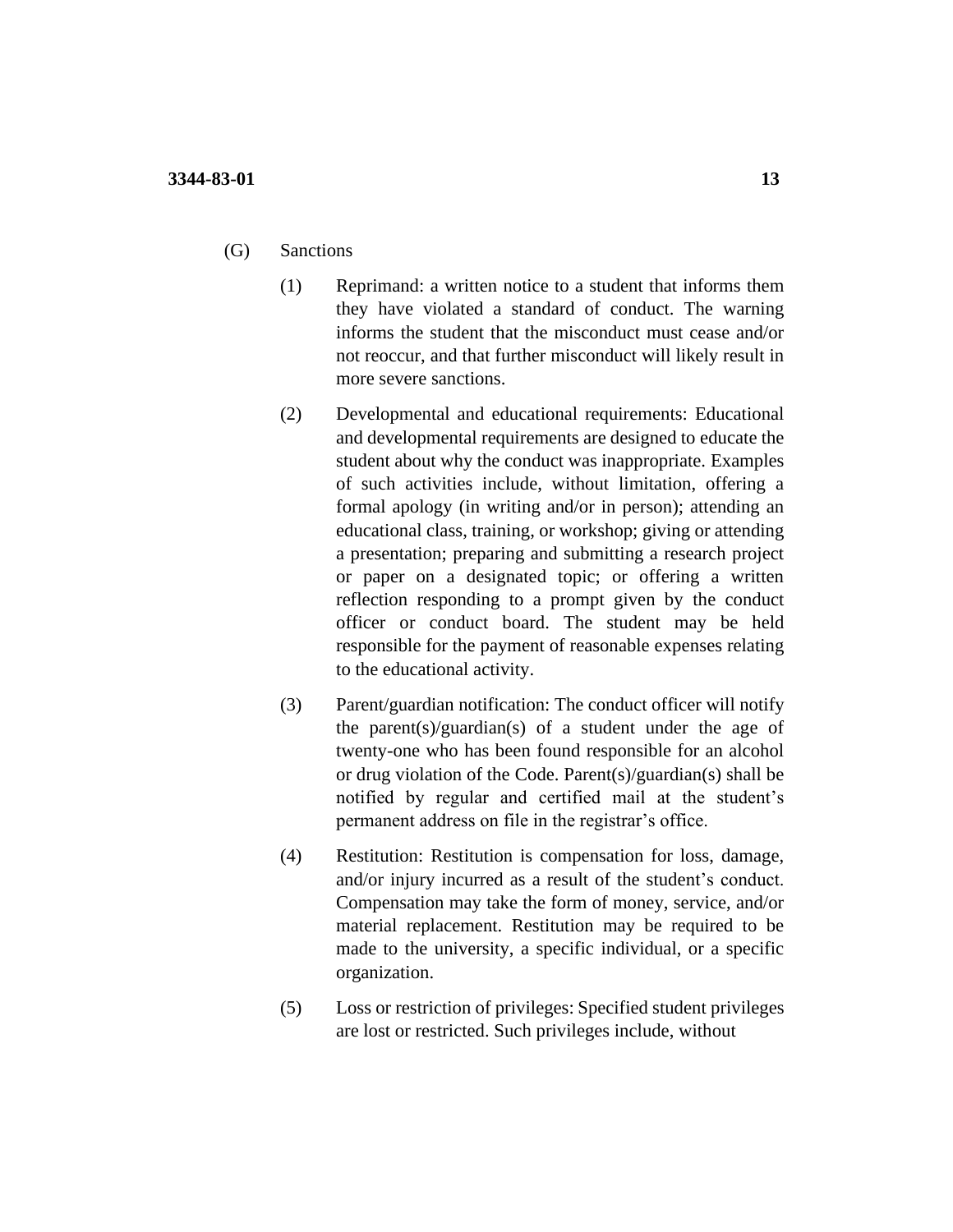limitation, representing the university in any official manner, the use of or access to university-controlled property, university parking privileges, or participation in universityaffiliated activities (e.g., extracurricular activities).

- (6) University housing reassignment or removal: A student may be assigned to a different residence hall or residence hall room. A student's residence hall contract also may be terminated, and the student may be prohibited from residing in university housing for a definite or indefinite period of time.
- (7) Disciplinary probation: Disciplinary probation is imposed for a designated period of time during which the student may continue to be enrolled but must demonstrate conduct that conforms to the standards of conduct. Conditions may be placed on the student's continued enrollment. A student may be placed on disciplinary probation for moderate misconduct or in the case of repeated minor misconduct. Also, a student allowed to re-enroll following a suspension could be placed on disciplinary probation. Subsequent violations of the standards of conduct during a period of disciplinary probation may result in more serious sanctions such as suspension or expulsion from the university.
- (8) Deferred suspension: Deferred suspension is a designated period of time during which a student, while continuing to be enrolled, is given an opportunity to demonstrate the ability to abide by the standards of conduct. A student may be placed on deferred suspension for serious misconduct or in the case of repeated misconduct. If the student is found responsible for any additional violation(s) of the standards of conduct while the student is on deferred suspension, then the sanction of suspension will be the minimum sanction that will be imposed on the subsequent misconduct. Students who are placed on deferred suspension generally also receive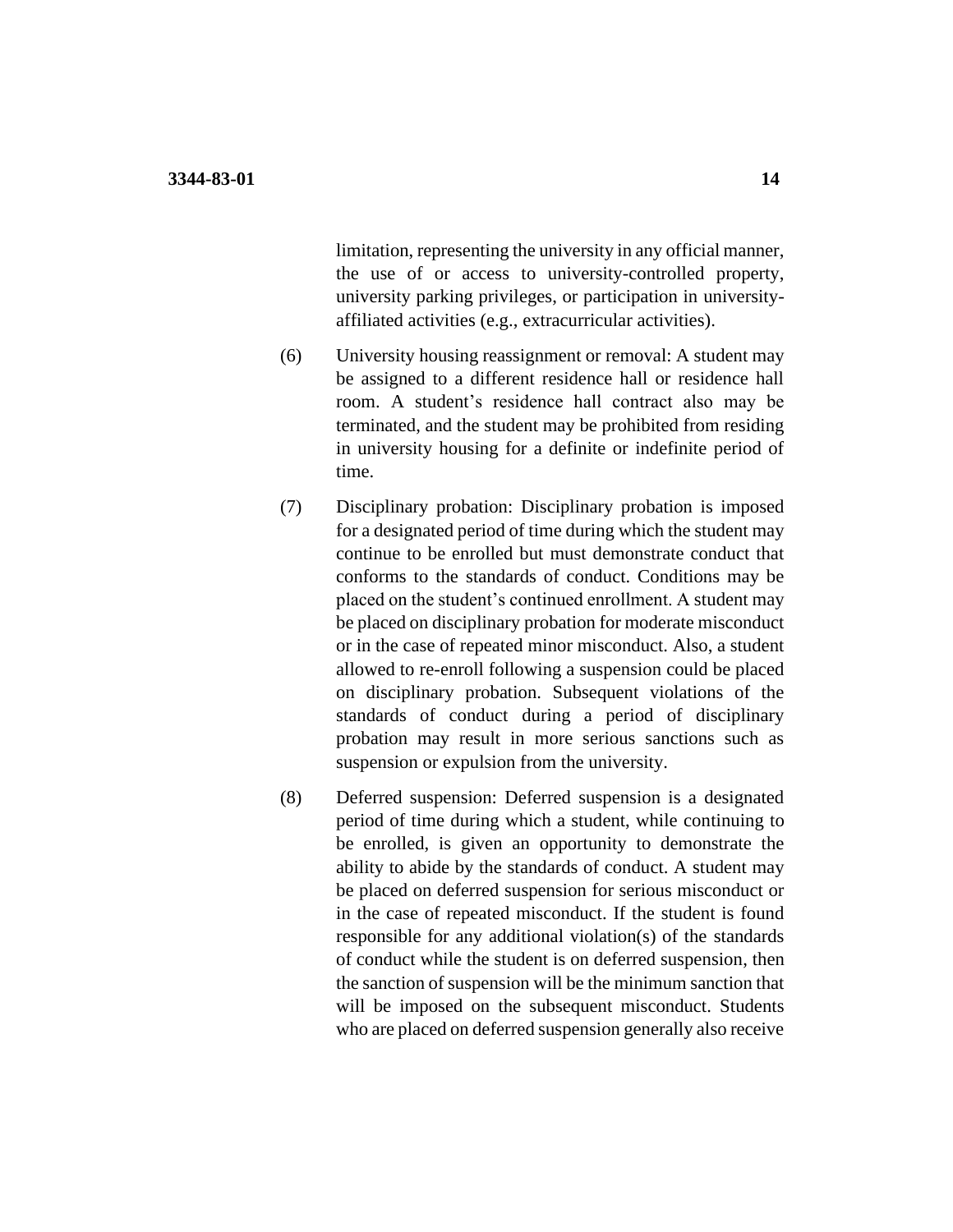disciplinary probation and developmental and educational requirements.

- (9) Suspension: Suspension is an official separation of a student from the university for a designated period of time and/or until certain conditions are met. A suspension may be imposed for serious misconduct, repeated misconduct, and/or for a violation of deferred suspension. Suspension may include conditions that must be satisfied prior to a student being allowed to re-enroll and/or conditions that will be in place if the student is allowed to re-enroll. The effective date of a suspension may be imposed retroactively to the date that the misconduct occurred. While suspended, the student loses all university rights and privileges (e.g., enrollment privileges), shall not represent the university in any official manner, and shall not be present on university-controlled property without the prior approval of the conduct officer. The student may be required to meet with an assigned staff member periodically while suspended to ensure the student is making satisfactory progress regarding the developmental sanctions issued. The conduct officer will determine whether the student is eligible for consideration for re-enrollment by the university's admissions office(s). Prior to re-enrollment, the student must satisfy the terms and conditions of all sanction(s) that are required to be completed prior to reenrollment. Students who are permitted to return to the university following a period of suspension will automatically be placed on disciplinary probation by the conduct officer for a designated period of time, which is designed to facilitate a smooth transition back to the university community. A student on post-suspension disciplinary probation must abide by the standards of conduct and all terms and conditions placed on the student's re-enrollment.
- (10) Expulsion: Expulsion is a sanction that permanently bars a person from reenrolling as a student at the university. This sanction generally is imposed when the student's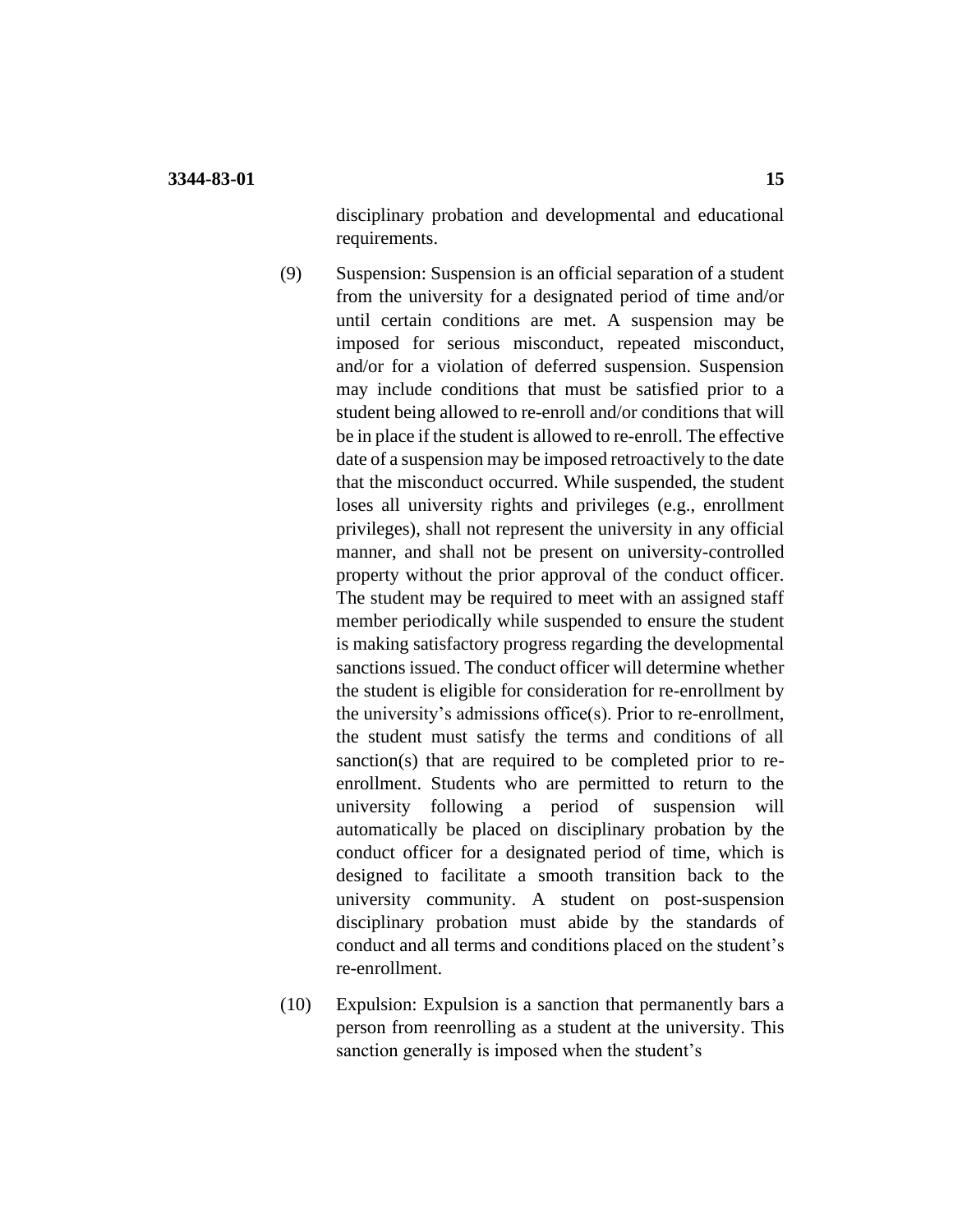misconduct is deemed so serious as to warrant total and permanent disassociation from the university community without the possibility of re-enrollment; and/or when, by the student's repeated misconduct, a student has exhibited a blatant disregard for the health, safety, or welfare of other members of the university community or the university's right to establish rules of conduct. The effective date of a suspension may be imposed retroactively to the date that the misconduct occurred. A person who has been expelled shall not be present on university-controlled property without the prior approval of the conduct officer.

- (11) Withholding of degree: The university may withhold a degree as a disciplinary sanction for a designated period of time or until the student's completion of all other sanctions imposed, whichever occurs later.
- (H) Student Organization Sanctions
	- (1) Loss or restriction of privileges for student organizations: Specified student organization privileges are lost or restricted. Such privileges include, without limitation, representing the university in any official manner, the use of or access to university-controlled property, university parking privileges, or participation in university-affiliated activities (e.g., extracurricular activities).
	- (2) Developmental and educational requirements: Are designed to educate the student organization about why certain conduct was inappropriate. Examples of such activities include, without limitation, offering a formal apology (in writing and/or in person); participating in restorative justice practices; attending an educational class, training, or workshop; or giving or attending a presentation. The student organization may be held responsible for the payment of reasonable expenses relating to the educational activity.
	- (3) Restitution: Restitution is compensation for loss, damage, and/or injury incurred as a result of the student's conduct.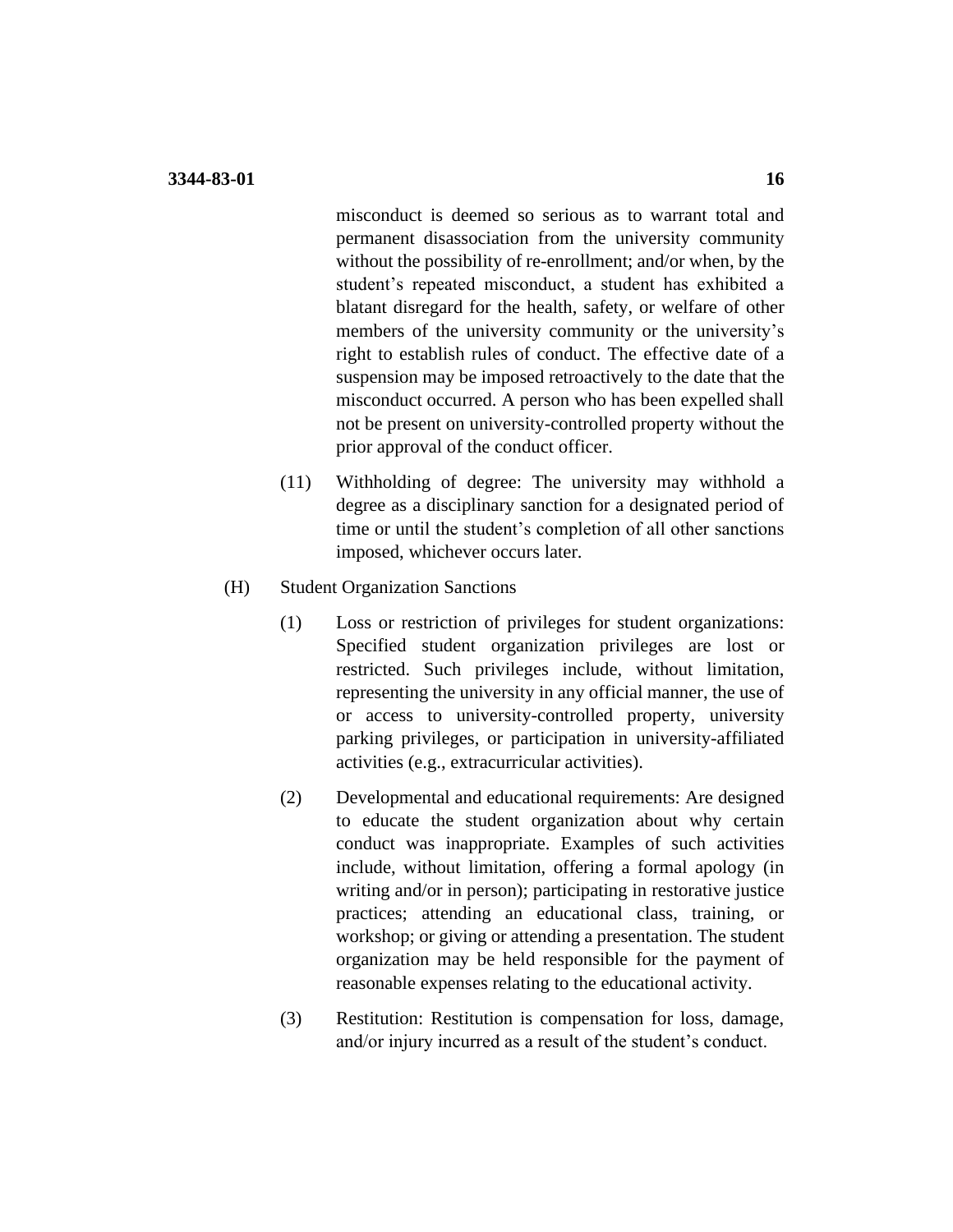Compensation may take the form of money, service, and/or material replacement. Restitution may be required to be made to the university, a specific individual, or a specific organization.

- (4) Disciplinary probation for student organizations: A student organization given the sanction of disciplinary probation is permitted to retain university student organization registration on a probationary status. As a condition of the disciplinary probation, the student organization also may receive development and educational requirements.
- (5) Deferred suspension for student organizations: Deferred suspension is a designated period of time during which a student organization, while continuing to be active, is given an opportunity to demonstrate the ability to abide by the standards of conduct. A student organization may be placed on deferred suspension for serious misconduct or in the case of repeated misconduct. If the student organization is found responsible for any additional violation(s) of the standards of conduct while the student organization is on deferred suspension, then the sanction of revocation or suspension of university registration will be the minimum sanction that will be imposed in a formal hearing on the subsequent misconduct. Student organizations who are placed on deferred suspension generally also receive disciplinary probation and developmental and educational requirements.
- (6) Revocation or suspension of university registration: In cases of serious or repeated misconduct, a student organization's university registration may be suspended or revoked.
- (I) Disciplinary Holds: The respondent's academic record (including, without limitation, the release of the respondent's official or unofficial transcript), degree, ability to register for classes, and/or ability to re-enroll may be placed on disciplinary hold by the conduct officer to require the respondent to participate in the student conduct process or to require the respondent to satisfy the terms and conditions of disciplinary sanctions received (the hold shall be